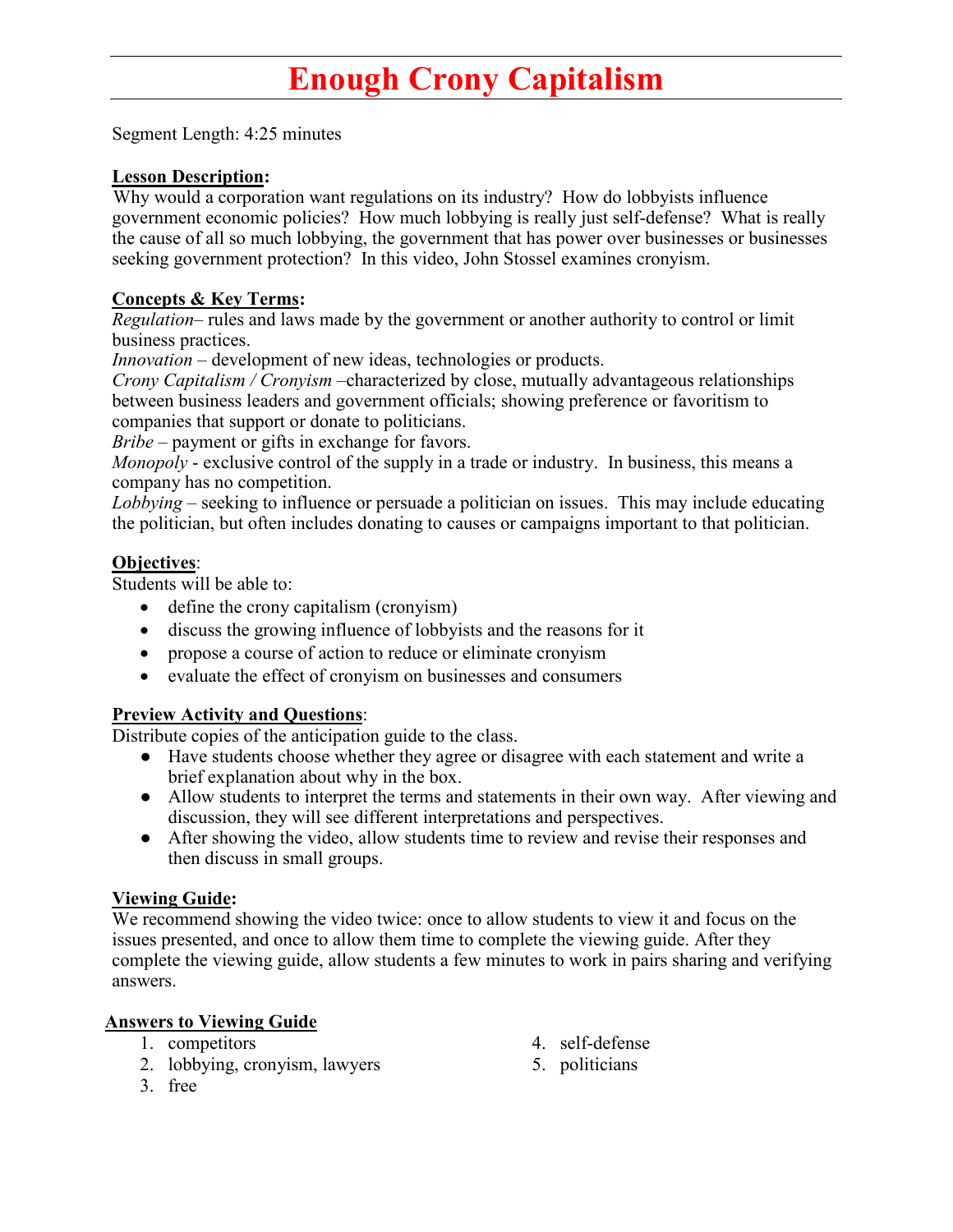# **Enough Crony Capitalism**

| Viewing Guide         |                                                                                                                                                                                                                  |  |  |  |
|-----------------------|------------------------------------------------------------------------------------------------------------------------------------------------------------------------------------------------------------------|--|--|--|
| Name                  | Date                                                                                                                                                                                                             |  |  |  |
| Class                 | Teacher                                                                                                                                                                                                          |  |  |  |
|                       | <b>Directions:</b> As you watch the video, fill in the blanks with the correct words.                                                                                                                            |  |  |  |
|                       | 1. Big companies tend to like regulation, because it gives them an advantage over smaller                                                                                                                        |  |  |  |
|                       | 2. Microsoft in the early 1990s was the largest company in the world. Incredibly successful.                                                                                                                     |  |  |  |
|                       | on ______________________. They had no presence in Washington, D.C.                                                                                                                                              |  |  |  |
|                       | 3. Six months later knock on the door at Microsoft, we're from the Justice Department and we're<br>here to prosecute you because you're offering the American public, you're offering your                       |  |  |  |
|                       | 4. The lesson is if you don't want politicians destroying your business, practice                                                                                                                                |  |  |  |
| and kiss their rings. | go to Washington to give them money                                                                                                                                                                              |  |  |  |
| over our lives.       | 5. If we really want to end cronyism, what we need to do is reduce the power of                                                                                                                                  |  |  |  |
|                       | Now, take a few moments to reflect on the video and answer the questions below:                                                                                                                                  |  |  |  |
|                       |                                                                                                                                                                                                                  |  |  |  |
|                       |                                                                                                                                                                                                                  |  |  |  |
|                       | <u> 1989 - Johann Stoff, deutscher Stoff, der Stoff, der Stoff, der Stoff, der Stoff, der Stoff, der Stoff, der S</u><br>How does regulation hurt small businesses more than big corporations? _________________ |  |  |  |
|                       |                                                                                                                                                                                                                  |  |  |  |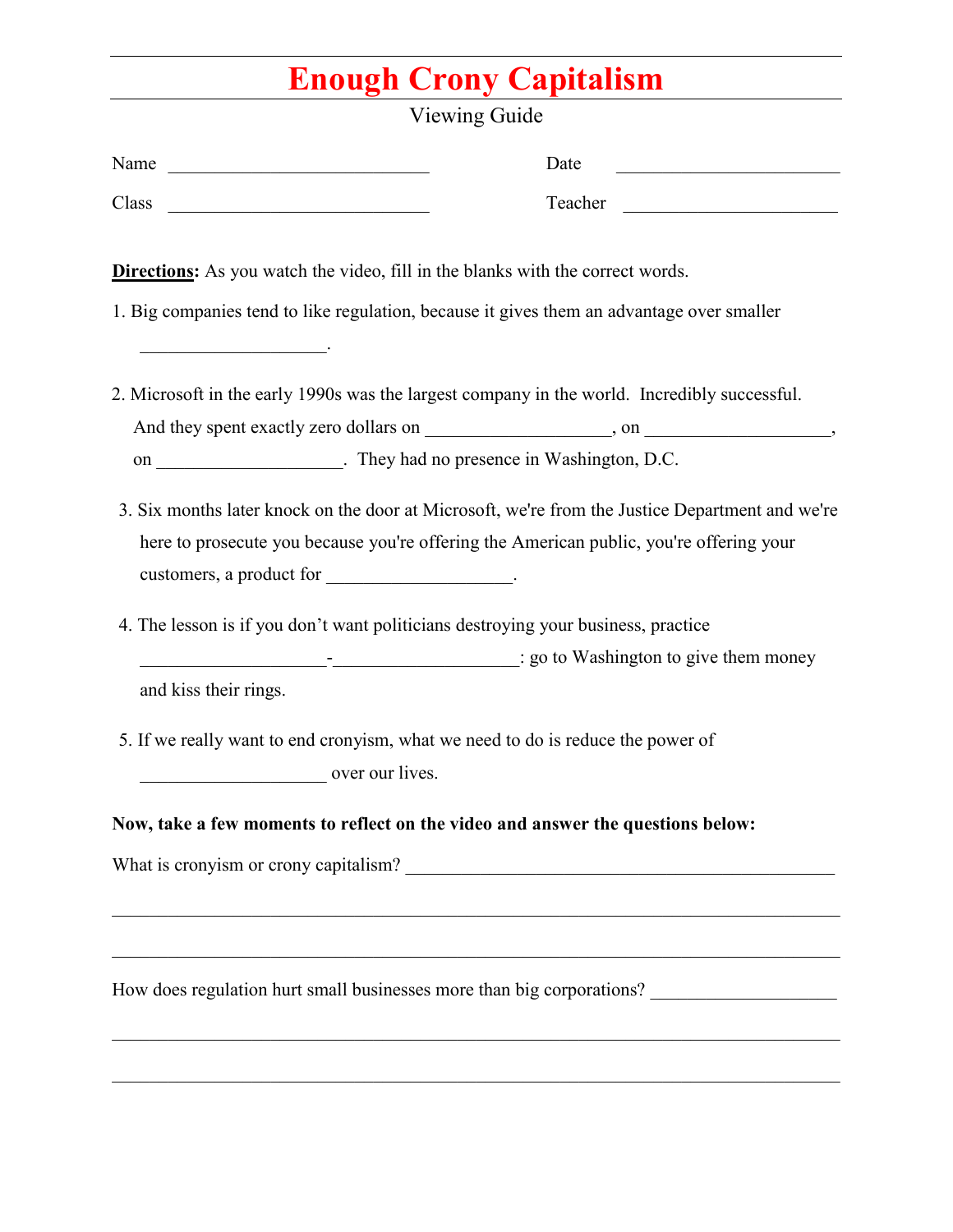#### **Discussion and Analysis**:

- 1. Mark Zuckerberg agrees with lawmakers that Facebook has "too much power over speech." What does he mean by this? Do you agree?
- 2. Mark Zuckerberg also said that Facebook shouldn't make so many important decisions [about internet speech] on their own. Should anyone make decisions about others' speech? If so, who?
- 3. Is there a difference between government regulating internet speech and Facebook, Google, and the social media platforms regulating it themselves?
- 4. What freedoms are protected by the First Amendment? From what or whom are those freedoms protected?
- 5. Should there be more government regulations on the internet? Why/Why not? What kind of regulations would *you* accept on the internet?
- 6. Mark Zuckerberg said that he would work with the government to develop internet regulations. Is that appropriate? How does that relate to cronyism?
- 7. Microsoft was sued by the Justice Department for offering a free product. What was that product? Who was the government really protecting in that lawsuit? Please explain.
- 8. Would you say the government's lawsuit against Microsoft was an example of cronyism? Why/Why not?
- 9. Why would the government oppose Microsoft giving its customers a free web browser?
- 10. What finally convinced Microsoft to become more involved with government?
- 11. John Stossel said that big companies often favor regulation, because it disproportionately hurts their smaller competitors. Why is this? Should government be enacting laws that hurt small businesses? Should government be involved at all? Why/Why not?
- 12. What would motivate companies such as Facebook to collaborate with the government on the development of regulations?
- 13. Is it fair for a corporation like Facebook to help create regulations? Why or why not?
- 14. To what extent, if any, should the government be allowed to regulate business?
- 15. Yaron Brook said that when businesses engage in lobbying and cronyism, a lot of it is selfdefense. What does he mean by this?
- 16. Do you believe society would experience greater innovation and wealth creation with or without government regulation? Why?
- 17. Have you had any experiences on social media which made you think it should be more or less heavily regulated?
- 18. Who do you think is more responsible for crony capitalism: businesses or the government? Please explain.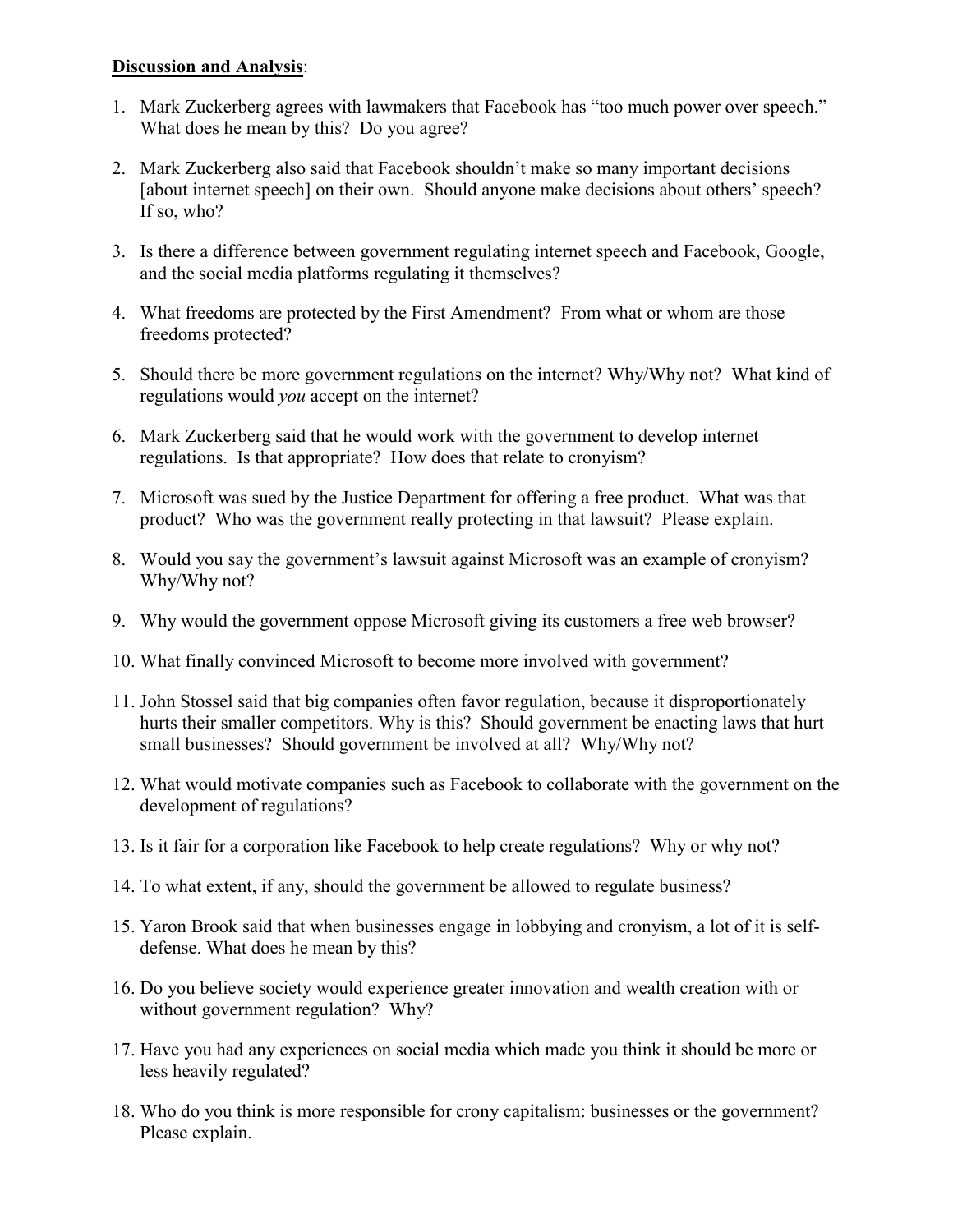- 19. Yaron Brook said that the way to end cronyism is to reduce the power of politicians and "separate economics from state." What did he mean by this? Do you agree? Why/Why not?
- 20. After watching the video, do you believe lobbying helps or hurts consumers? Businesses?
- 21. What did you learn from this video about lobbying?

#### **Discuss These Lines from the Video**

- 1. Lawmakers often tell me that we have too much power over speech, and frankly I agree….
- 2. Big companies tend to like regulation, because it gives them an advantage over smaller competitors. After all, startups can't afford the squads of lawyers and compliance officers that Facebook employs.
- 3. It's no accident that the amazing wealth creation that brought us Facebook, Google, Instagram, Apple, Microsoft, Amazon, smartphones, computers, all happened in the two big metropolitan areas farthest from Washington, D.C.
- 4. Instead of spending money on lawyers and lobbyists, [Microsoft] spent it on technology.
- 5. For ten years, [Microsoft] had to fight that lawsuit. They lost, they got regulated, they got controlled. Guess how much Microsoft spends today in Washington, D.C.? Tens of millions of dollars.
- 6. So a lot of the lobbying, a lot of the so called cronyism, is self-defense.
- 7. Cronyism occurs when government starts interfering in business, and then business has to defend itself. And as soon as it hires the lawyers and the lobbyists to defend itself, it quickly slips in to now gaining favors from the government, who has all this power.
- 8. If we really want to end cronyism, what we need to do is reduce the power of politicians over our lives, actually separate economics from state.

#### **Quotes for Discussion:**

In many cases it's difficult to tell whether it's the companies that are lobbying the legislators or whether it's the other way around.  $-Matt$  Taibbi

Regulation needs to catch up with innovation. The example of the Henry Paulson and Henry Paulson

We should favor innovation and freedom over regulation.  $-$  George Allen

What we do today has nothing to do with capitalism or socialism. It is a crony type of system that transfers money to the coffers of bureaucrats. – Nassim Nicholas Taleb

A lot of people think that regulations bring higher costs, but regulation is also about making sure that someone doesn't get to beat out the competition because they're dumping filth in the river or spewing poisons in the air.  $-$  Elizabeth Warren

With some notable exceptions, businessmen favor free enterprise in general but are opposed to it when it comes to themselves.  $-$  Milton Friedman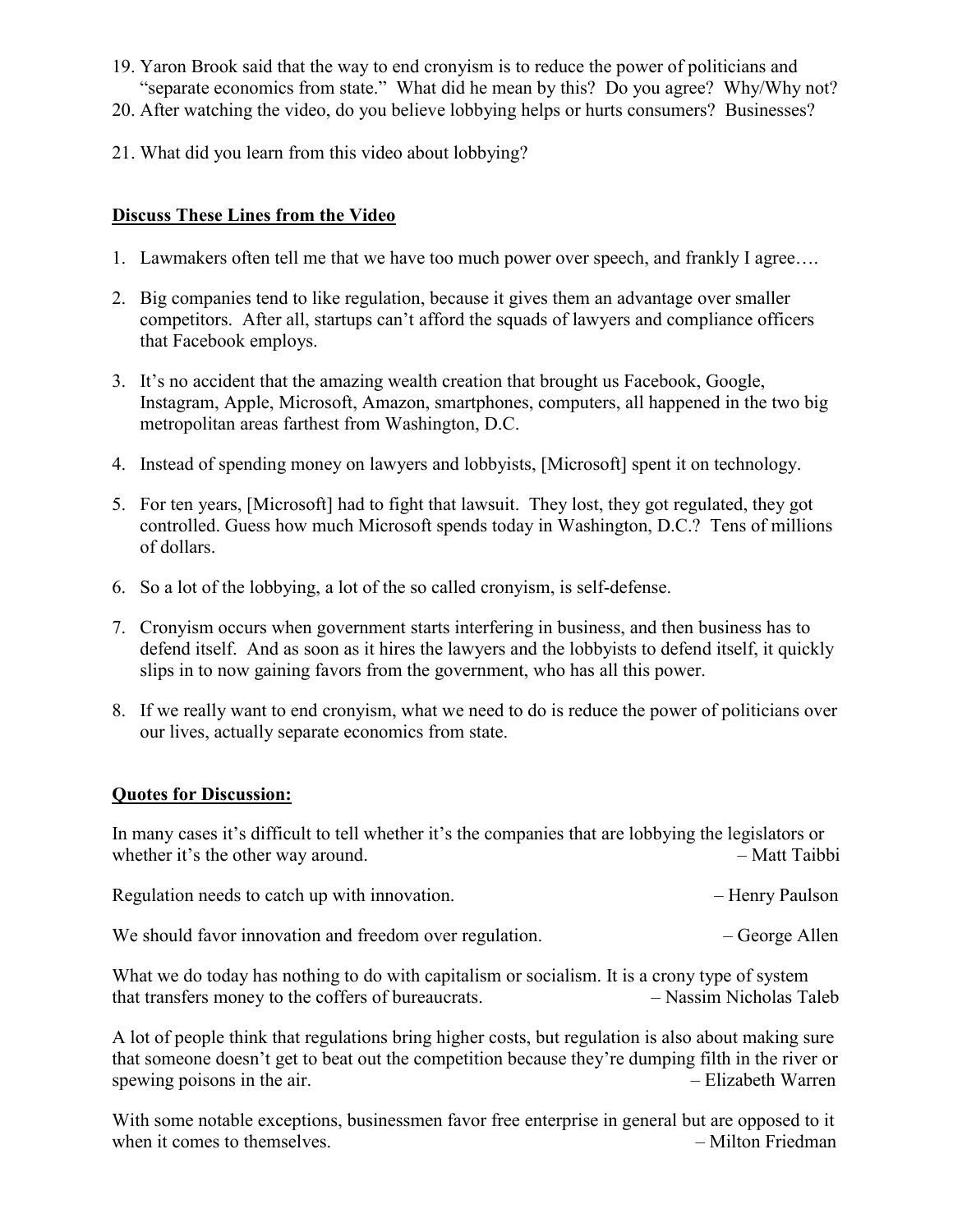Having what I call crony capitalism, where you take money from successful small businesses, spend it in Washington on favored industries, on favored individuals, picking winners and losers in the economy, that's not pro-growth economics. That's not entrepreneurial economics. That's not helping small businesses. That's cronyism, that's corporate welfare.  $\qquad -$  Paul Ryan

I believe that cronyism is nothing more than welfare for the rich and powerful, and should be abolished. – Charles Koch

To end cronyism we must end government's ability to dole out favors and rig the market. – Charles Koch

#### **Activities:**

- 1. Have students complete the accompanying PMI chart [fillable PDF] in class or for homework.
- 2. Have students add to and revise their Anticipation Guide in class or for homework. Have students research and prepare a slideshow about how government regulations have impacted various industries throughout history.
- 3. Research the First Amendment and previous attempts by the government to restrict speech. If as Mark Zuckerberg says, Facebook has "too much power over speech," what is the answer? Write a persuasive essay about Facebook, free speech, and the First Amendment. Be sure to take and defend a position.
- 4. Research and create a list of 10 online resources (articles, interviews, websites) that would help people understand the role of regulations and lobbyists in the economy.
- 5. Produce a "man-on-the-street" video in which you ask people if they have heard the term "crony capitalism" or "cronyism" and if so, what it means.
- 6. Conduct a classroom debate on who is to blame for cronyism, government, because of its power over businesses, because of their influence on government.
- 7. Yaron Brook and John Stossel told the story of Microsoft being sued by the Justice Department. Research the basis for that lawsuit, the result, and subsequent appeals. Report your findings in a report or in a flowchart on a poster board.
- 8. Summarize or take Cornell (two-column) Notes as you read one of the following articles:
	- A) "Social media regulation threatens rights, UN warns" [https://www.expatica.com/ch/uncategorized/social-media-regulation-threatens](https://www.expatica.com/ch/uncategorized/social-media-regulation-threatens-rights-un-warns-216341/)[rights-un-warns-216341/](https://www.expatica.com/ch/uncategorized/social-media-regulation-threatens-rights-un-warns-216341/)
	- B) "Justice Thomas sends a message on social media regulation" by Mark MacCarthy [https://www.brookings.edu/blog/techtank/2021/04/09/justice-thomas-sends-a](https://www.brookings.edu/blog/techtank/2021/04/09/justice-thomas-sends-a-message-on-social-media-regulation/)[message-on-social-media-regulation/](https://www.brookings.edu/blog/techtank/2021/04/09/justice-thomas-sends-a-message-on-social-media-regulation/)
	- C) The Case against Social Media Content Regulation <https://cei.org/studies/the-case-against-social-media-content-regulation/>
- 9. Research and report on how government regulations have helped either: A) existing businesses at the expense of new businesses (e.g., certificate of need laws)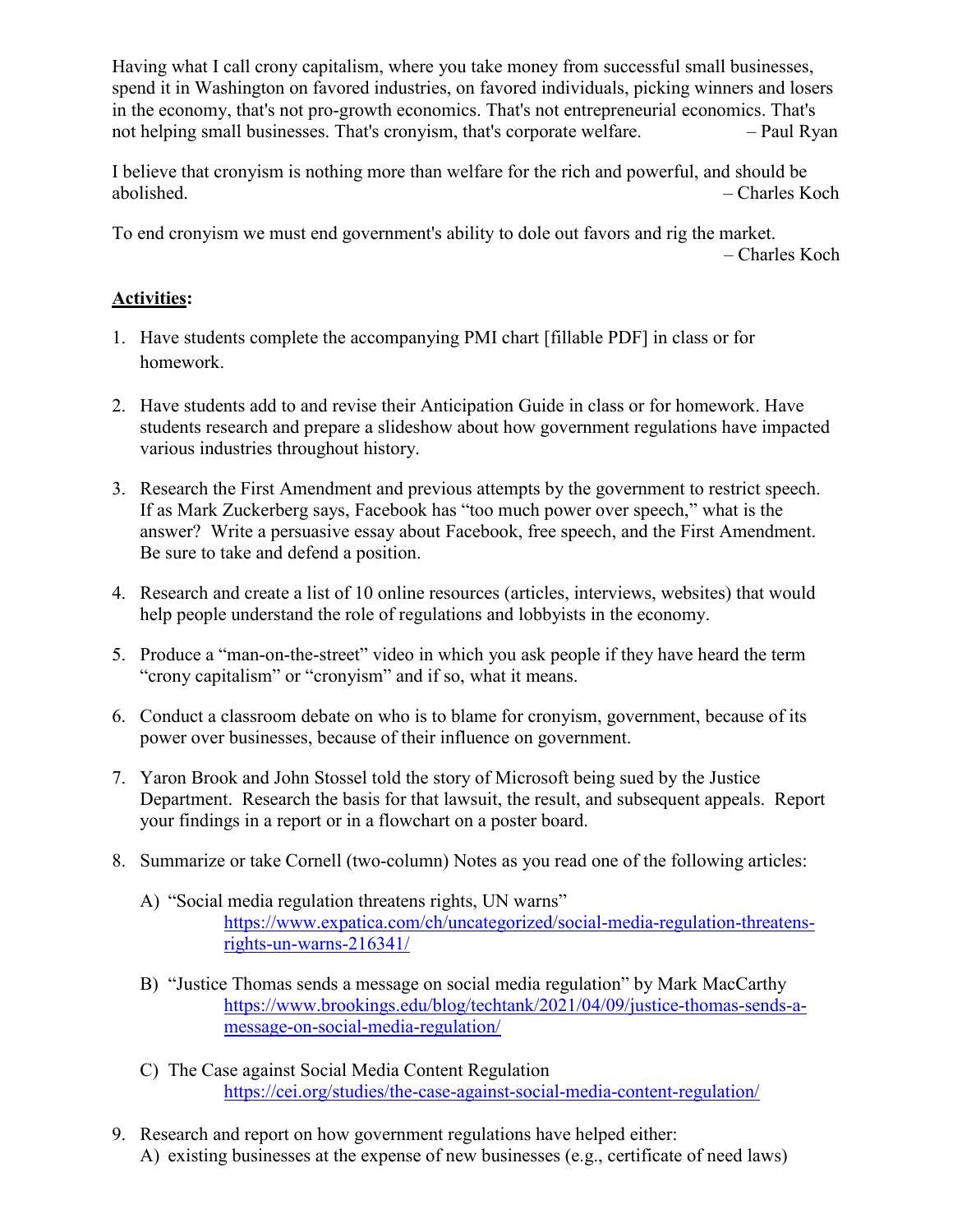B) large businesses at the expense of small businesses (e.g., regulation compliance)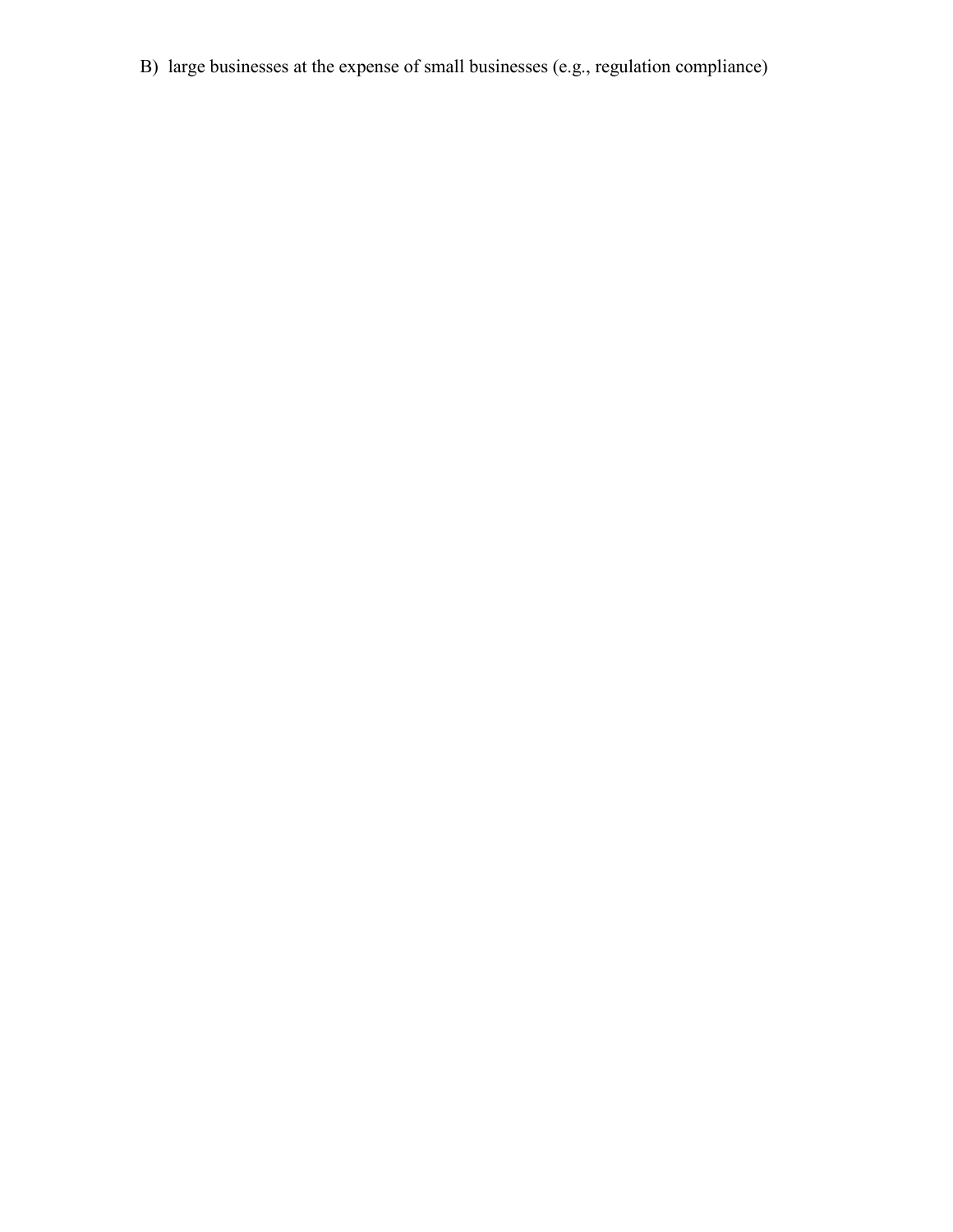## **Enough Crony Capitalism**

### **Anticipation Guide**

| Name  | Date                     |  |
|-------|--------------------------|--|
| Class | Teacher<br>$\alpha$ uunu |  |

**Directions:** Read each statement and choose whether you agree or disagree by marking the appropriate box next to the statement. Respond based on what the statement means to you and what you think. Write a brief explanation about why you chose your answer.

| Agree | <b>Disagree</b> |                                                                                                                                                                                                         |
|-------|-----------------|---------------------------------------------------------------------------------------------------------------------------------------------------------------------------------------------------------|
|       |                 | It is important for the government to regulate<br>businesses so that they do not dominate the market<br>and make it difficult for smaller companies to<br>compete.<br><b>Explanation for my answer:</b> |
|       |                 | When the government and businesses work together,<br>customers get the best products and services.<br><b>Explanation for my answer:</b>                                                                 |
|       |                 | Businesses work with the government because they<br>want to make the world a better place.<br><b>Explanation for my answer:</b>                                                                         |
|       |                 | Companies should be allowed to lobby and/or donate<br>to politicians to help shape policies affecting their<br>industry.<br><b>Explanation for my answer:</b>                                           |